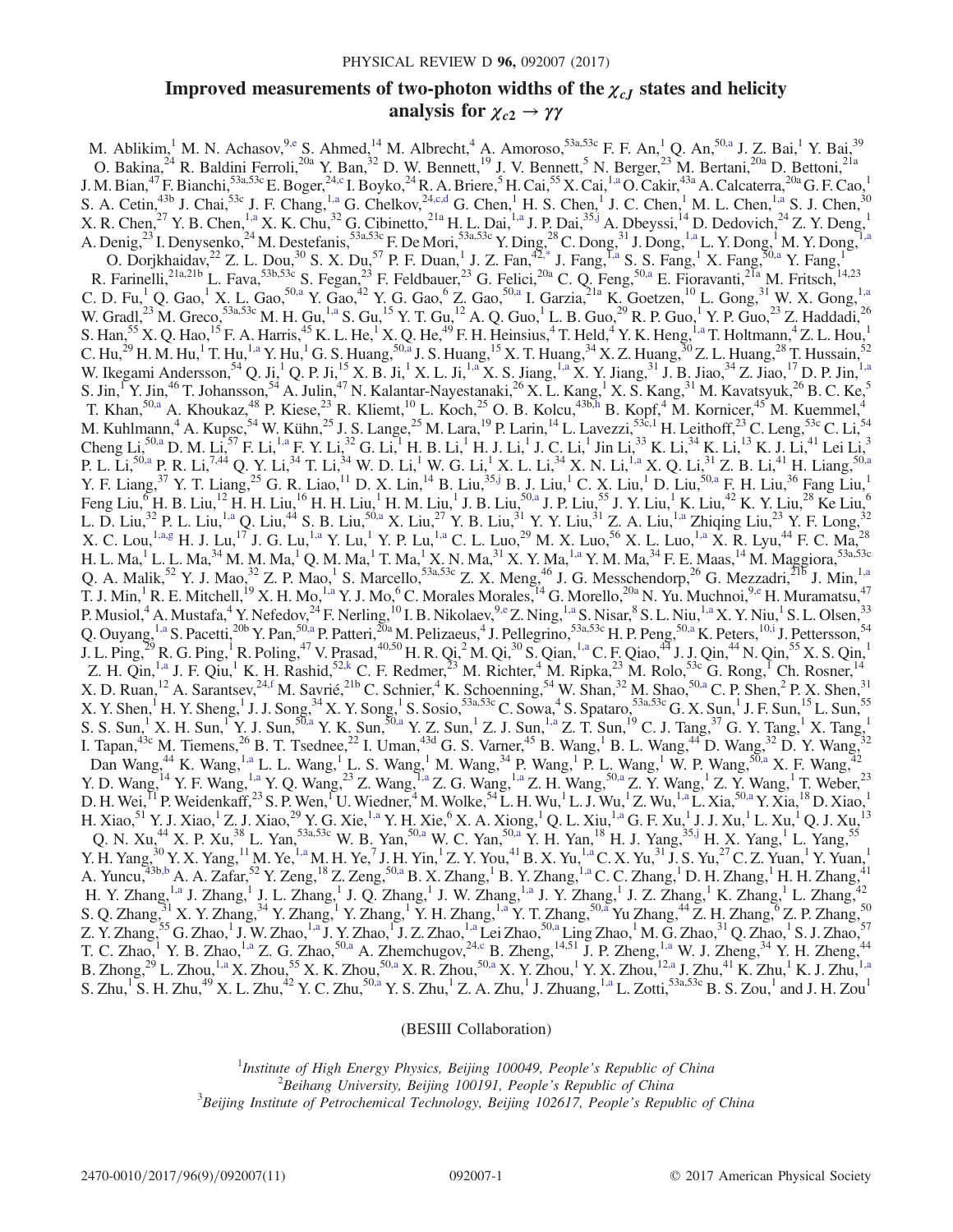<sup>4</sup> Bochum Ruhr-University, D-44780 Bochum, Germany<br><sup>5</sup> Carnagia Mallon University, Bittsburgh Bannayhyania 15213

<sup>5</sup>Carnegie Mellon University, Pittsburgh, Pennsylvania 15213, USA

 ${}^{6}$ Central China Normal University, Wuhan 430079, People's Republic of China

<sup>7</sup>China Center of Advanced Science and Technology, Beijing 100190, People's Republic of China

 $8$ COMSATS Institute of Information Technology, Lahore, Defence Road, Off Raiwind Road,

54000 Lahore, Pakistan<br><sup>9</sup>G.I. Budker Institute of Nuclear Physics SB RAS (BINP), Novosibirsk 630090, Russia

<sup>10</sup>GSI Helmholtzcentre for Heavy Ion Research GmbH, D-64291 Darmstadt, Germany<br><sup>11</sup>Guangxi Normal University, Guilin 541004, People's Republic of China<br><sup>12</sup>Guangxi University, Nanning 530004, People's Republic of China<br><sup></sup>

 $^{20a}$ INFN Laboratori Nazionali di Frascati, I-00044 Frascati, Italy<br> $^{20b}$ INFN and University of Perugia, I-06100 Perugia, Italy

 $^{21a}$ INFN Sezione di Ferrara, I-44122 Ferrara, Italy<br> $^{21b}$ University of Ferrara, I-44122 Ferrara, Italy

<sup>22</sup>Institute of Physics and Technology, Peace Ave. 54B, Ulaanbaatar 13330, Mongolia<br><sup>23</sup>Johannes Gutenberg University of Mainz, Johann-Joachim-Becher-Weg 45, D-55099 Mainz, Germany<br><sup>24</sup>Joint Institute for Nuclear Researc

 $D-35392$  Giessen, Germany<br>  $D-35392$  Giessen, Germany<br>  $^{26}KVI$ -CART, University of Groningen, NL-9747 AA Groningen, The Netherlands<br>  $^{27}Lianzhou University$ , Lanzhou 730000, People's Republic of China<br>  $^{28}Liaoning University$ , Nanjing Niversity

*Hefei 230026, People's Republic of China*<br>
<sup>41</sup>Sun Yat-Sen University, Guangzhou 510275, People's Republic of China<br>
<sup>42</sup>Tsinghua University, Beijing 100084, People's Republic of China<br>
<sup>43</sup>Tsinghua University, Beijing 1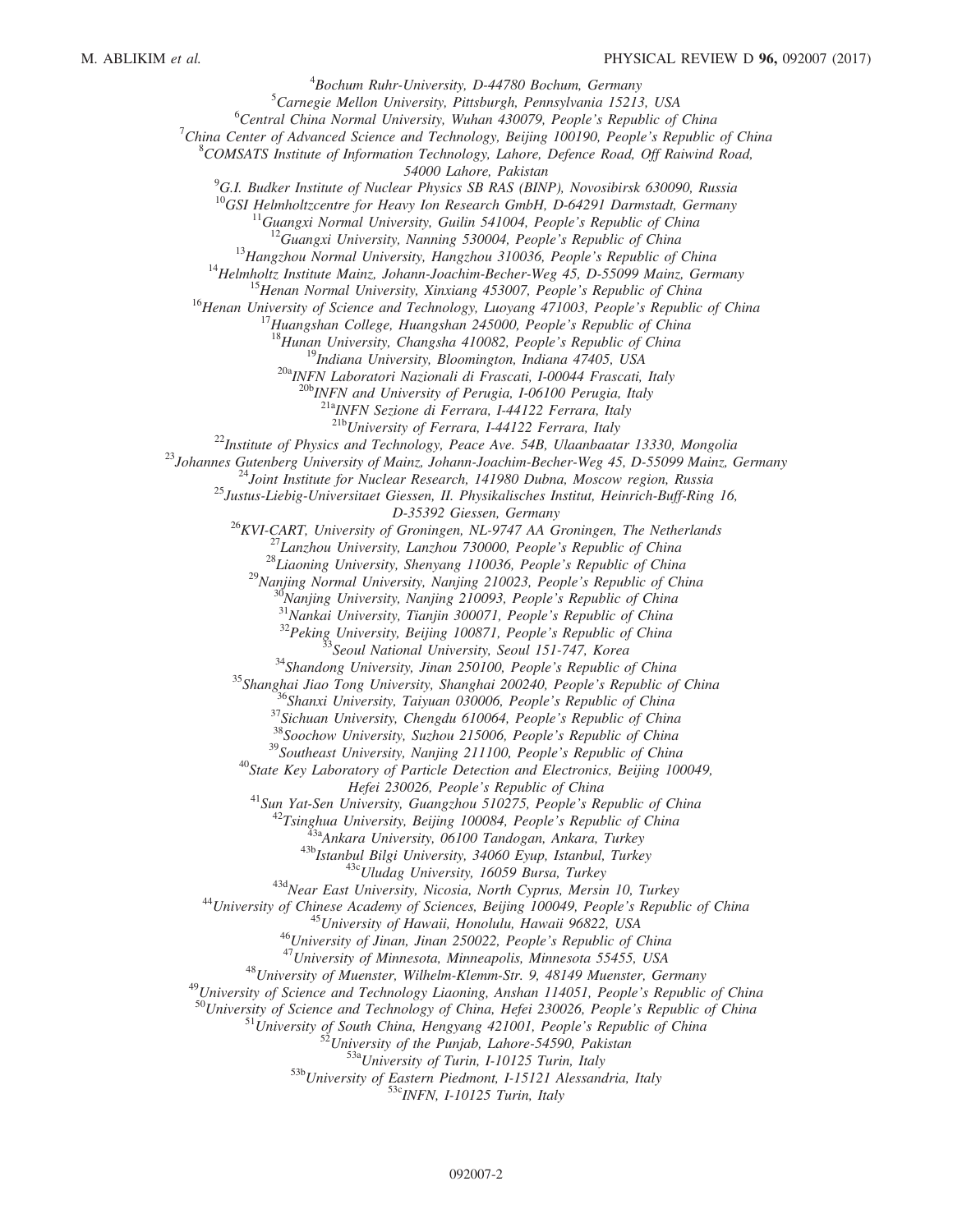$^{54}U$ ppsala University, Box 516, SE-75120 Uppsala, Sweden<br> $^{55}W$ uhan University, Wuhan 430072, People's Republic of China<br> $^{56}Z$ hejiang University, Hangzhou 310027, People's Republic of China<br> $^{57}Z$ hengzhou Universit (Received 20 September 2017; published 28 November 2017)

Based on 448.1 × 10<sup>6</sup>  $\psi$ (3686) events collected with the BESIII detector, the decays  $\psi$ (3686)  $\rightarrow \gamma \chi_{cJ}$ ,  $\chi_{cJ} \to \gamma \gamma (J = 0, 1, 2)$  are studied. The decay branching fractions of  $\chi_{c0,2} \to \gamma \gamma$  are measured to be  $\mathcal{B}(\chi_{c0} \to \gamma \gamma) = (1.93 \pm 0.08 \pm 0.05 \pm 0.05) \times 10^{-4}$  and  $\mathcal{B}(\chi_{c2} \to \gamma \gamma) = (3.10 \pm 0.09 \pm 0.07 \pm 0.11) \times 10^{-4}$ , which correspond to two-photon decay widths of  $\Gamma_{\gamma\gamma}(\chi_{c0}) = 2.03 \pm 0.08 \pm 0.06 \pm 0.13$  keV and  $\Gamma_{\gamma\gamma}(\chi_{c2}) =$  $0.60 \pm 0.02 \pm 0.01 \pm 0.04$  keV with a ratio of  $\mathcal{R} = \Gamma_{\gamma\gamma}(\chi_{c2})/\Gamma_{\gamma\gamma}(\chi_{c0}) = 0.295 \pm 0.014 \pm 0.007 \pm 0.027$ , where the uncertainties are statistical, systematic and associated with the uncertainties of  $\mathcal{B}(\psi(3686) \rightarrow$  $\gamma \chi_{c0,2}$ ) and the total widths  $\Gamma(\chi_{c0,2})$ , respectively. For the forbidden decay of  $\chi_{c1} \to \gamma \gamma$ , no signal is observed, and an upper limit on the two-photon width is obtained to be  $\Gamma_{\gamma}/(\chi_{c1}) < 5.3$  eV at the 90% confidence level. The ratio of the two-photon widths between helicity-zero and helicity-two components in the decay  $\chi_{c2} \to \gamma \gamma$ is also measured to be  $f_{0/2} = \Gamma_{\gamma\gamma}^{\lambda=0} (\chi_{c2})/\Gamma_{\gamma\gamma}^{\lambda=2} (\chi_{c2}) = (0.0 \pm 0.6 \pm 1.2) \times 10^{-2}$ , where the uncertainties are statistical and systematic, respectively.

DOI: [10.1103/PhysRevD.96.092007](https://doi.org/10.1103/PhysRevD.96.092007)

### I. INTRODUCTION

Charmonium physics is at the boundary between perturbative and nonperturbative quantum chromodynamics (QCD). Notably, the two-photon decays of P-wave charmonia are helpful for better understanding the nature of inter-quark forces and decay mechanisms [\[1,2\].](#page-10-0) In particular, the decays of  $\chi_{c0,2} \to \gamma \gamma$  offer the closest parallel between quantum electrodynamics (QED) and QCD, being analogous to the decays of the corresponding triplet states of positronium. To the lowest order, for charmonium the ratio of the two-photon decay widths is predicted to be [\[3\]](#page-10-1)

<span id="page-2-4"></span>[\\*](#page-0-0) Corresponding author.

Also at Bogazici University, 34342 Istanbul, Turkey.

<span id="page-2-9"></span><span id="page-2-2"></span><sup>[c](#page-0-3)</sup>Also at the Moscow Institute of Physics and Technology, Moscow 141700, Russia.

<sup>d</sup>Also at the Functional Electronics Laboratory, Tomsk State Univ[e](#page-0-4)rsity, Tomsk 634050, Russia.

<span id="page-2-0"></span>Also at the Novosibirsk State University, Novosibirsk 630090, Russia.

<span id="page-2-8"></span>Also at the NRC "Kurchatov Institute, PNPI, 188300 Gatchina, Russia.

Also at University of Texas at Dallas, Richardson, Texas 75083, USA. [h](#page-0-6)

<span id="page-2-5"></span><sup>1</sup>Also at Istanbul Arel University, 34295 Istanbul, Turkey.

<span id="page-2-6"></span>[i](#page-0-7) Also at Goethe University Frankfurt, 60323 Frankfurt am Main, Germany.

<span id="page-2-3"></span>Also at Key Laboratory for Particle Physics, Astrophysics and Cosmology, Ministry of Education; Shanghai Key Laboratory for Particle Physics and Cosmology; Institute of Nuclear and Particle Physics, Shanghai 200240, People's Republic of China. [k](#page-0-9)

<span id="page-2-7"></span>Government College Women University, Sialkot - 51310. Punjab, Pakistan.

$$
\mathcal{R}_{\text{th}}^{(0)} \equiv \frac{\Gamma(\frac{3P_2 \rightarrow \gamma \gamma}{\Gamma(\frac{3P_0 \rightarrow \gamma \gamma}{\gamma})} = 4/15 \approx 0.27. \tag{1}
$$

Any discrepancy from this lowest order prediction can arise due to QCD radiative corrections or relativistic corrections. The measurement of  $R$  provides useful information on these effects. Theoretical predictions on the decay rates are obtained using a nonrelativistic approximation [\[4,5\],](#page-10-2) potential model [\[6\],](#page-10-3) relativistic quark model [\[7,8\]](#page-10-4), nonrelativistic QCD factorization framework [\[9,10\],](#page-10-5) effective Lagrangian [\[11\]](#page-10-6), as well as lattice calculations [\[12\]](#page-10-7). The predictions for the ratio  $\mathcal{R} \equiv \Gamma_{\gamma\gamma}(\chi_{c2})/\Gamma_{\gamma\gamma}(\chi_{c0})$  cover a wide range of values between 0.09 and 0.36. The decay  $\chi_{c1} \rightarrow \gamma \gamma$  is forbidden by the Landau-Yang theorem [\[13\].](#page-10-8) Precise measurements of these quantities will guide the development of theory.

The two-photon decay widths of  $\chi_{c0,2}$  have been measured by many experiments [\[14\].](#page-10-9) Using the decay of  $\psi$ (3686)  $\rightarrow \gamma \chi_{c0,2}, \chi_{c0,2} \rightarrow \gamma \gamma$ , both CLEO-c and BESIII experiments reported results of the two-photon decay widths  $\Gamma_{\gamma\gamma}(\chi_{c0,2})$  [\[15,16\].](#page-10-10) BESIII has now collected the largest  $\psi$ (3686) data sample in  $e^+e^-$  collisions, which provides a good opportunity to update and improve these measurements.

Additionally, in the decay  $\chi_{c2} \to \gamma \gamma$ , there are two independent helicity amplitudes, i.e., the helicity-two amplitude  $(\lambda = 2)$  and the helicity-zero amplitude  $(\lambda = 0)$ , where  $\lambda$  is the difference between the helicity values of the two photons. The corresponding ratio between the two-photon partial widths of the two helicity components,  $f_{0/2} = \Gamma_{\gamma\gamma}^{\lambda=0} (\chi_{c2})/\Gamma_{\gamma\gamma}^{\lambda=2} (\chi_{c2})$ , is predicted to be less than 0.5% [\[5\]](#page-10-11), while the previous experimental results from BESIII [\[16\]](#page-10-12) is  $f_{0/2} = (0 \pm 2 \pm 2) \times 10^{-2}$ . A more precise

 $faniz@ihep.ac.cn$  $faniz@ihep.ac.cn$  $faniz@ihep.ac.cn$ 

<span id="page-2-1"></span>Also at State Key Laboratory of Particle Detection and Electronics, Beijing 100049, Hefei 230026, People's Republic of China.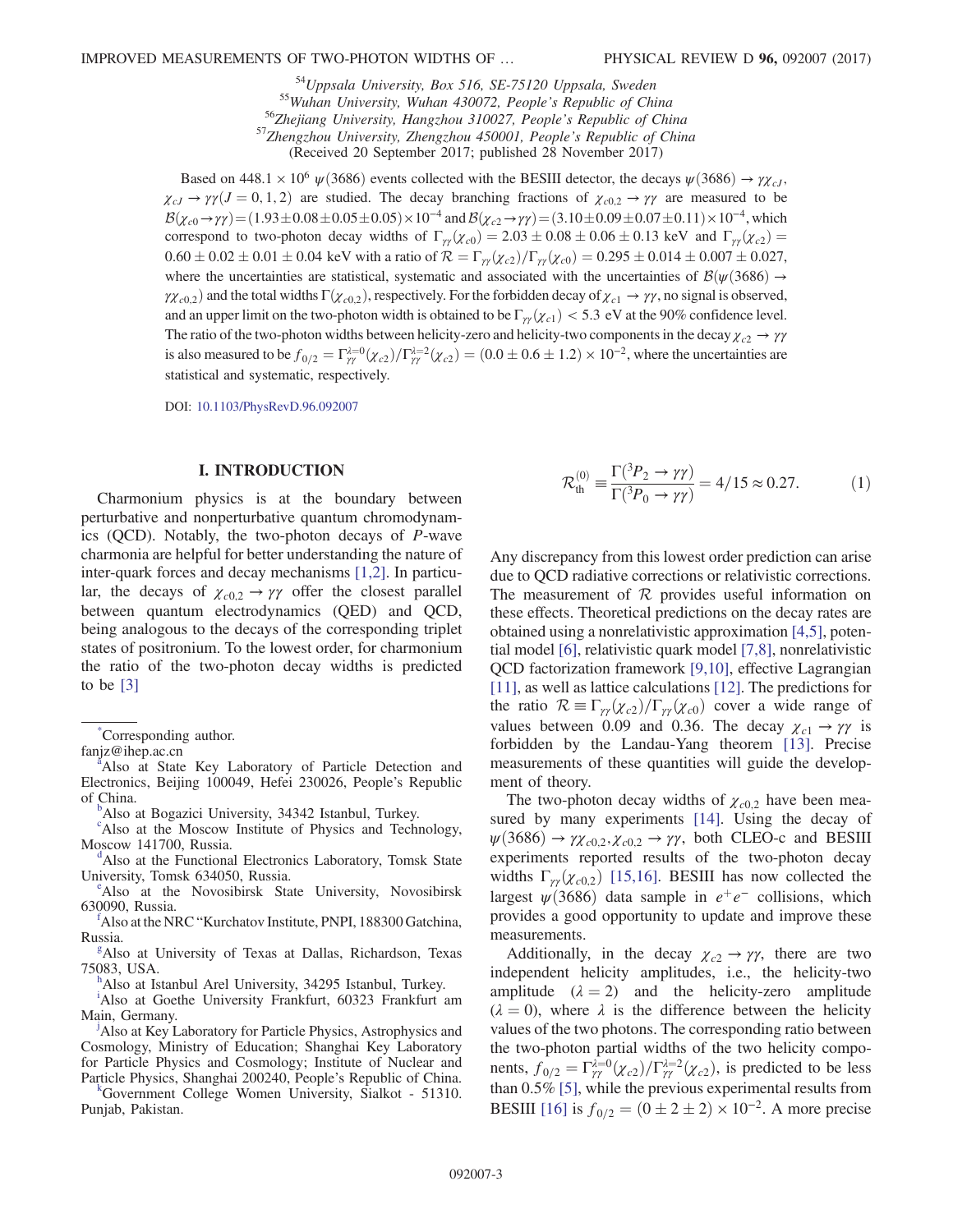measurement of this ratio can be used to test the QCD prediction.

In this paper, we perform an analysis of  $\psi(3686) \rightarrow$  $\gamma \chi_{cJ}, \chi_{cJ} \to \gamma \gamma$  (throughout the text,  $\chi_{cJ}$  presents  $\chi_{c0,1,2}$ unless otherwise noted). The decay branching fractions are measured and the corresponding two-photon decay width  $\Gamma_{\gamma\gamma}(\chi_{cJ})$  are extracted. We also determine the ratio of twophoton decay width ( $\mathcal{R}$ ) between the  $\chi_{c2}$  and  $\chi_{c0}$  as well as of the two helicity components in the  $\chi_{c2} \to \gamma \gamma$ ,  $f_{0/2}$ .

### II. THE BESIII EXPERIMENT AND DATA SET

This analysis is based on a sample of  $448.1 \times$  $10^6 \psi(3686)$  events [\[17\]](#page-10-13) collected with the BESIII detector [\[18\]](#page-10-14) operating at the BEPCII collider [\[19\].](#page-10-15) In addition, the off-resonance data sample taken at  $\sqrt{s}$  = 3.65 GeV, cor-responding to an integrated luminosity of 48 pb<sup>-1</sup> [\[20\]](#page-10-16), and the  $\psi(3770)$  data sample taken at  $\sqrt{s} = 3.773$  GeV, corresponding to an integrated luminosity of 2.93  $fb^{-1}$ [\[21\]](#page-10-17), are used to study the continuum background.

The BESIII detector features a nearly cylindrically symmetry and covers 93% of the solid angle around the  $e^+e^$ interaction point (IP). The components of the apparatus, ordered by distance from the IP, are a 43-layer small-cell main drift chamber (MDC), a time-of-flight (TOF) system based on plastic scintillators with two layers in the barrel region and one layer in the end-cap region, a 6240-cell CsI (Tl) crystal electromagnetic calorimeter (EMC), a superconducting solenoid magnet providing a 1.0 T magnetic field aligned with the beam axis, and resistive-plate muon-counter layers interleaved with steel. The momentum resolution for charged tracks in the MDC is 0.5% for a transverse momentum of 1 GeV/ $c$ . The energy resolution in the EMC is 2.5% in the barrel region and 5.0% in the endcap region for 1 GeV photons. Particle identification (PID) for charged tracks combines measurements of the energy loss,  $dE/dx$ , in the MDC and flight time in the TOF and calculates probabilities prob(h) ( $h = p, \pi, K$ ) for each hadron (h) hypothesis. More details about the BESIII detector are provided elsewhere [\[18\]](#page-10-14).

The optimization of event selection criteria and the estimation of the physical backgrounds are performed using Monte Carlo (MC) simulated samples. The GEANT4-based [\[22\]](#page-10-18) simulation software BOOST [\[23\]](#page-10-19) includes the geometric and material description of the BESIII detectors, the detector response and digitization models, as well as the tracking of the detector running conditions and performance. The production of the  $\psi$ (3686) resonance is simulated by the MC event generator KKMC [\[24\]](#page-10-20), while its decays are generated by EVTGEN [\[25\]](#page-10-21) for known decay modes with branching ratios being set to the world average values in Particle Data Group (PDG) [\[14\],](#page-10-9) and by LUNDCHARM [\[26\]](#page-10-22) for the remaining unknown decays. For the simulation of the continuum process,  $e^+e^- \rightarrow \gamma \gamma(\gamma)$ , the Babayaga [\[27\]](#page-10-23) QED event generator is used.

# III. DATA ANALYSIS

The event selection for the final states follows the same procedure as described in Ref. [\[16\].](#page-10-12) It requires no charged tracks and three photon candidates, each with  $E(\gamma)$ 70 MeV and  $|\cos \theta|$  < 0.75, where  $E(\gamma)$  is the energy of the photon candidate,  $\theta$  is the angle of the photon with respect to the positron beam direction. This requirement is used to suppress continuum background,  $e^+e^- \rightarrow \gamma \gamma(\gamma)$ , where the two energetic photons have high probability of distributing in the forward and backward regions. The average interaction point of each run is assumed as the origin for the selected candidates. A four-constraint (4C) kinematic fit is performed by constraining the total four momentum to that of the initial  $e^+e^-$  system, and events with  $\chi^2_{4C} \leq 80$  are retained. The energy spectrum of the radiative photon,  $E(\gamma_1)$ , which has the smallest energy among the three photon candidates, is shown in Fig. [1](#page-3-0), where structures associated with the  $\chi_{c0}$  and  $\chi_{c2}$  are clearly observed over substantial backgrounds.

To determine the signal efficiencies, three signal MC samples, each with 1.2 million events, are generated by setting the mass and width of  $\chi_{cJ}$  to the PDG values. For the radiative transition  $\psi$ (3686)  $\rightarrow \gamma \chi_{c0,1}$ , the angular distributions of the cascade  $E1$  transitions [\[28\]](#page-10-24) follow the formulas in Refs. [\[29,30\]](#page-10-25), and a uniform angular distribution is used to generate the process  $\chi_{c0,1} \to \gamma \gamma$ . The full angular distribution used for  $\psi(3686) \rightarrow \gamma \chi_{c2}, \chi_{c2} \rightarrow \gamma \gamma$  is discussed in association with Eq. [\(4\)](#page-6-0) in Sec. [V.](#page-6-1) The signal MC is generated with  $\chi_{c2} \rightarrow \gamma \gamma$  in a pure helicity-two process, because the helicityzero component is negligible relative to the helicity-two component as verified in Sec. [V.](#page-6-1) The E1 transitions is expected to have an energy dependence of  $E_\gamma^3$ , where  $E_\gamma$ 

<span id="page-3-0"></span>

FIG. 1. Upper plot: The fitted  $E(\gamma_1)$  spectrum for the  $\psi$ (3686) data sample. The dots with error bar indicate data, the (black) solid line is the best fit result, and the (red) dashed line shows the background. The expected positions of the  $\chi_{c0}$ ,  $\chi_{c1}$ ,  $\chi_{c2}$  are indicated by arrows. Lower plot: The number of the standard deviations  $(\chi)$  of the data points for the best fit result.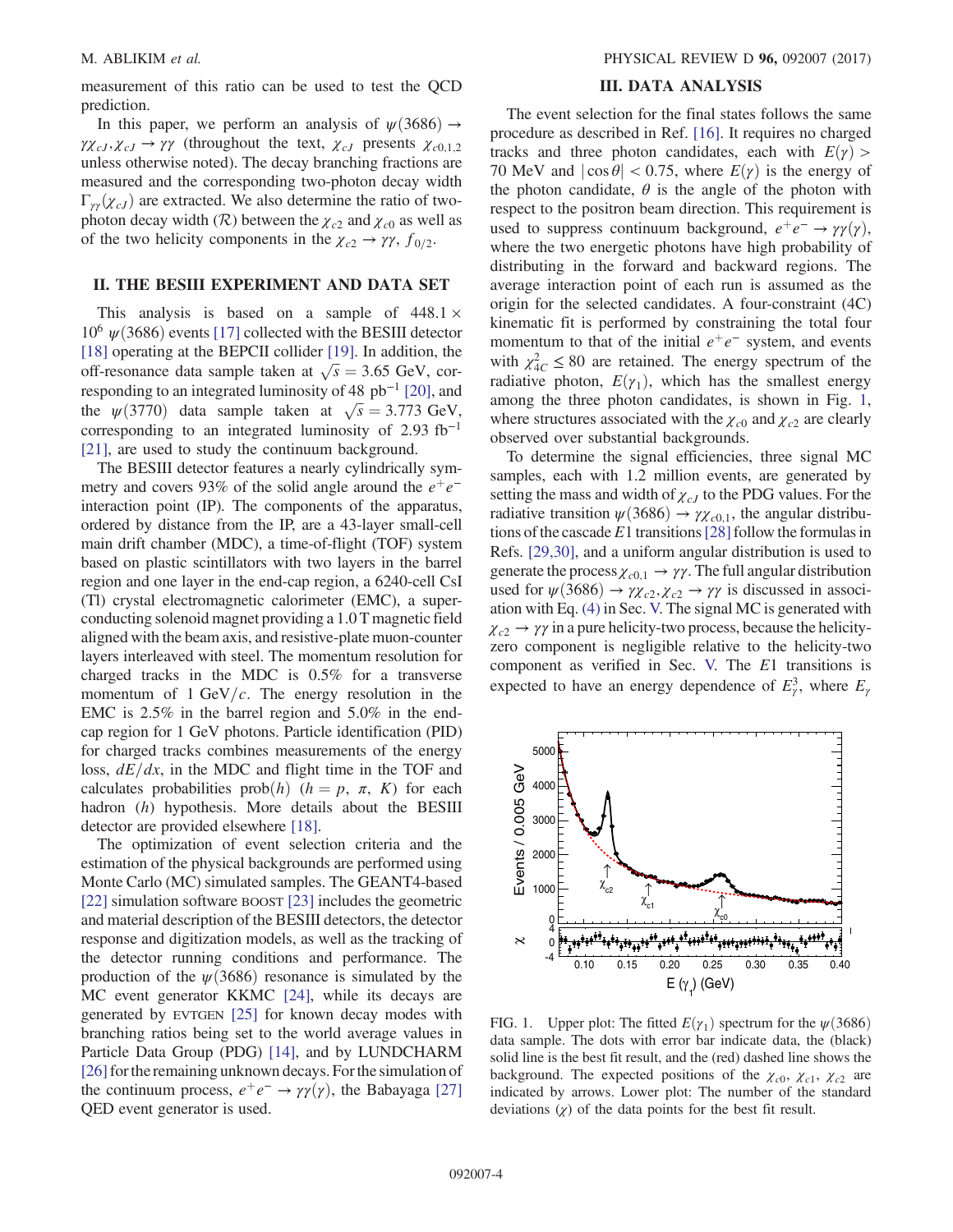<span id="page-4-0"></span>TABLE I. Expected number of peaking background events in the  $\chi_{c0}$  ignal regions from MC simulation. The uncertainties are associated with the uncertainty of decay branching fractions in Ref [\[14\].](#page-10-9)

| Decay Modes                                                                    | $n_{\chi_{c0}}$  | $n_{\chi_{c2}}$ |
|--------------------------------------------------------------------------------|------------------|-----------------|
| $\psi(3686) \to \gamma \chi_{c0,2}, \chi_{c0,2} \to \pi^0 \pi^0$               | $115.8 \pm 10.2$ | $27.0 \pm 2.5$  |
| $\psi(3686) \rightarrow \gamma \chi_{c0,2}, \chi_{c0,2} \rightarrow \eta \eta$ | $5.3 + 0.5$      | $1.0 + 0.1$     |
| Sum                                                                            | $121 + 10.2$     | $28.0 \pm 2.5$  |

is the energy of the radiative photon in the center-of-mass system of the parent particle [\[31\]](#page-10-26).

The energy resolutions of the radiative photon are  $\sigma(E(\gamma_1)) = 5.91 \pm 0.05 \text{ MeV} \text{ for } \chi_{c0} \text{ and } \sigma(E(\gamma_1)) =$  $3.43 \pm 0.01$  MeV for  $\chi_{c2}$ , determined by the MC simulation. The efficiencies for the  $\chi_{c0}$  and  $\chi_{c2}$  are  $\epsilon(\chi_{c0}) = (40.88 \pm 0.88)$ 0.04)% and  $\epsilon(\chi_{c2}) = (39.85 \pm 0.04)\%$ , respectively.

The dominant nonpeaking background is from the continuum process  $e^+e^- \rightarrow \gamma \gamma(\gamma)$ . MC simulations show that the backgrounds from  $\psi$ (3686) radiative decays into  $\eta$ ,  $\eta'$ , and  $3\gamma$  are nonpeaking, spread over the full range of  $E(\gamma_1)$ , and the overall magnitude is less than 0.2%. Therefore, these backgrounds do not significantly change the shape of the dominant continuum background and are neglected. In addition, we investigate possible sources of peaking backgrounds by using the inclusive  $\psi$ (3686) MC sample. It is found that the process  $\chi_{c0,2} \to \pi^0 \pi^0 (\eta \eta)$  with  $\pi^{0}(\eta) \rightarrow \gamma \gamma$  may produce a peak around the signal region, where two of the photons are not detected or are outside of the fiducial volume of the detector. We generate 100M events of each channel to determine the efficiencies of the peaking backgrounds; the expected numbers of peaking background are calculated by incorporating the decay branching fraction from Ref. [\[14\]](#page-10-9) and are summarized in Table [I.](#page-4-0)

# IV. MEASUREMENT OF BRANCHING FRACTIONS AND TWO-PHOTON WIDTHS

<span id="page-4-2"></span>An unbinned maximum likelihood (ML) fit is performed to the  $E(\gamma_1)$  $E(\gamma_1)$  $E(\gamma_1)$  spectrum as shown in Fig. 1 to extract the signal yields. In the fit, the nonpeaking background is described with the function:

$$
f_{bg} = p_0 + p_1 E + p_2 E^2 + p_3 E^a, \tag{2}
$$

where  $p_0$ ,  $p_1$ ,  $p_2$ ,  $p_3$  and a are free parameters and are determined in the fit. The reliability of the background function is validated using the  $\psi$ (3770) data sample taken at  $\sqrt{s} = 3.773$  GeV and the off-resonance data sample taken at  $\sqrt{s}$  = 3.65 GeV. Figure [2](#page-4-1) shows the corresponding  $E(\gamma_1)$  spectrum for the  $\psi$ (3770) data sample (upper plot) and the off-resonance data sample (lower plot), where the transition to either  $\chi_{c0}$  or  $\chi_{c2}$  in  $\psi(3770)$  data sample is expected to be less than 12.9 events [\[32\]](#page-10-27) and can be

<span id="page-4-1"></span>

FIG. 2. Background  $E(\gamma_1)$  spectrum. Upper plot: The best fit result (blue solid line) to  $\psi(3770)$  data (dots with error bar) using Eq. [\(2\)](#page-4-2). Lower plot: The comparison of  $E(\gamma_1)$  spectrum between off- $\psi$ (3686) data (dots with error bar) and  $\psi$ (3770) data (red histogram).

neglected. As shown in Fig. [2,](#page-4-1) we fit the  $E(\gamma_1)$  distribution of the  $\psi(3770)$  data sample with the Eq. [\(2\)](#page-4-2) and obtain an excellent agreement between the data and fit curve. We also plot the  $E(\gamma_1)$  distributions of the  $\psi(3770)$  data sample overlaid with the  $E(\gamma_1)$  distributions of the off-resonance data sample, normalized to the same luminosity, and a good agreement is also obtained. The shapes of the  $\chi_{c0}$  and  $\chi_{c2}$ resonances used in the fit are modeled with a nearly background-free control sample  $\psi$ (3686)  $\rightarrow \gamma \chi_{c0,2}$ ,  $\chi_{c0,2} \to K^+K^-$ . The MC studies indicate that the control sample has similar resolution on  $E(\gamma_1)$  distribution to that of interest. The purity of the control sample is larger than 99.5%, and the corresponding  $E(\gamma_1)$  spectrum is shown in Fig. [3](#page-4-3). In the fit, the shapes of  $\chi_{c0,2}$  signal are fixed accordingly and the yields are free parameters.

<span id="page-4-3"></span>

FIG. 3. The  $E(\gamma)$  spectrum for the radiative photon in the samples  $\psi$ (3686) →  $\gamma \chi_{c0,2}, \chi_{c0,2} \to K^+ K^-$ .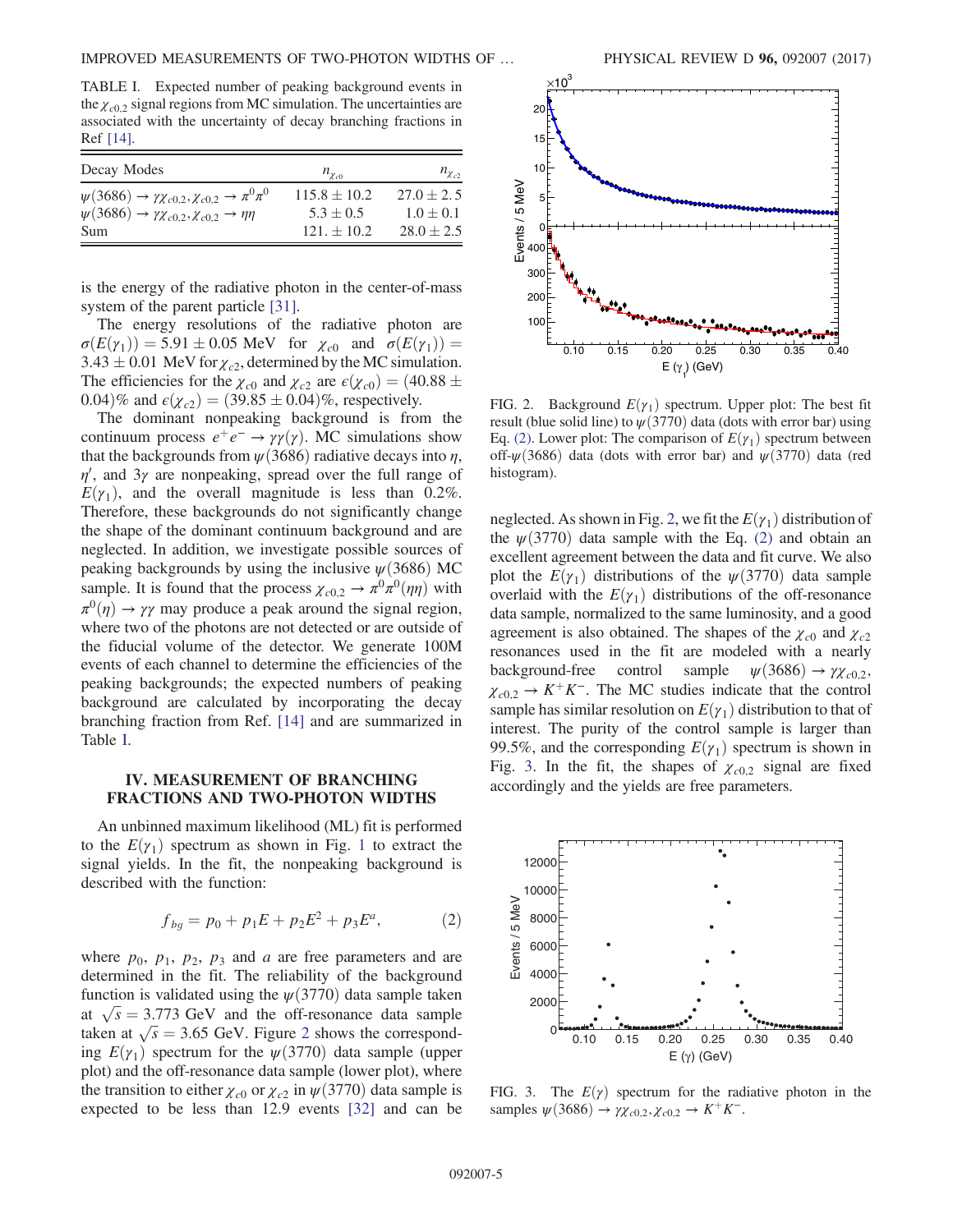The resultant signal yields are  $N(\chi_{c0}) = 3542.0 \pm 139.4$ and  $N(\chi_{c2}) = 5044.9 \pm 138.3$ , after subtraction the peaking backgrounds listed in Table [I](#page-4-0). The product of the branching fractions is determined by:

$$
\mathcal{B}(\psi(3686) \to \gamma \chi_{cJ}) \cdot \mathcal{B}(\chi_{cJ} \to \gamma \gamma) = \frac{N(\chi_{cJ})}{N_{\psi(3686)} \cdot \epsilon(\chi_{cJ})},
$$

where  $N_{\psi(3686)}$  is the total number of  $\psi(3686)$ . By incorporating the decay branching fraction  $\psi(3686) \rightarrow$  $\gamma \chi_{cJ}$  and the total width of  $\chi_{c0,2}$  from the PDG average values:

$$
\mathcal{B}(\psi(3686) \to \gamma \chi_{c0}) = (9.99 \pm 0.27)\%,
$$
  
\n
$$
\Gamma(\chi_{c0}) = (10.5 \pm 0.6) \text{ MeV},
$$
  
\n
$$
\mathcal{B}(\psi(3686) \to \gamma \chi_{c2}) = (9.11 \pm 0.31)\%,
$$
  
\n
$$
\Gamma(\chi_{c2}) = (1.93 \pm 0.11) \text{ MeV}, \qquad (3)
$$

we further determine  $\chi_{c0,2}$  two-photon decay branching fraction  $\mathcal{B}(\chi_{c0,2} \to \gamma \gamma)$ , the corresponding partial decay width  $\Gamma_{\gamma\gamma}(\chi_{c0,2})$ , as well as the ratio of the two measured partial decay width  $R$ . All of the above numerical results are summarized in Table [II.](#page-5-0)

Several systematic uncertainties in the measurement of the branching fractions are considered, including those associated with the total number of  $\psi$ (3686) events, the photon detection and reconstruction efficiency, the kinematic fit, the fitting procedure and peaking background subtraction. Most systematic uncertainties are determined by comparing the behavior between the MC simulation and data for certain very clean and high-statistics samples.

The number of  $\psi$ (3686) events,  $N_{\psi$ (3686), is determined by analyzing the inclusive hadronic events with the procedure described in detail in Ref. [\[17\].](#page-10-13) The uncertainty of the total number of  $\psi$ (3686) events is 0.7%.

The three photons in the final states include a soft photon from the radiative transition and two high-energetic photons from  $\chi_{c0,2}$  decays. The photon detection efficiency and its uncertainty for low energy photons are studied using three different methods described in Ref. [\[33\].](#page-10-28) On average, the efficiency difference between data and MC simulation is less than 1%. The average momenta of the two highenergy photons are about 1.7 GeV/c. The corresponding systematic uncertainty on its reconstruction is determined to be 0.25% per photon as described in Ref. [\[34\]](#page-10-29), which is estimated based on a control sample of  $J/\psi \rightarrow \gamma \eta'$ . The total uncertainty associated with the reconstruction of the three photons is 1.5%.

To suppress the background, the number of selected photon candidates is required to be exactly three. An alternative analysis is performed by requiring at least three photons. Looping over all the three photon combinations in the 4C kinematic fit, we take the combination with the minimum  $\chi^2$  for this fit as the final photon candidates. We then perform the same procedure to extract the final results, and the resultant changes with respect to the nominal values are less than 0.1%. Thus the uncertainty associated with the requirement of exactly three photons is negligible.

The uncertainty due to the kinematic fit is estimated using a sample of  $e^+e^- \rightarrow \gamma\gamma(\gamma)$ , which has the same event topology as the signal. We select the sample by using offresonance data taken at  $\sqrt{s}$  = 3.65 GeV to determine the efficiency difference between data and MC simulation for the requirement of  $\chi^2_{4C} < 80$  in the 4C fit, where the efficiency of the 4C kinematic fit is the ratio of the number of the events with and without the 4C fit. The uncertainty due to the kinematic fit is determined to be 1.0%.

The signal shapes are obtained from  $e^+e^- \rightarrow \gamma \chi_{c0,2}$ ,  $\chi_{c0,2} \to K^+K^-$  events in the data. Considering the resolutions differ slightly between  $e^+e^- \rightarrow \gamma \chi_{c0,2}, \chi_{c0,2} \rightarrow \gamma \gamma$ and  $\chi_{c0,2} \rightarrow K^+K^-$ , the uncertainty due to the signal shape is estimated by the alternative fit using signal MC shapes instead. The shape of the continuum background is parameterized using Eq. [\(2\)](#page-4-2). The systematic uncertainty due to the choice of parametrization for the background shape is estimated by varying the fitting range and the order of the polynomial. The relative changes on the  $\chi_{c0}$  and  $\chi_{c2}$  signal yields, 2.0% and 1.2%, respectively, are taken as the uncertainties associated with the fit procedure.

The expected number of peaking background events from  $\chi_{c0,2} \to \pi^0 \pi^0 (\eta \eta)$  decays, summarized in Table [I,](#page-4-0) are subtracted from the fit results. We change the number of peaking background by one standard deviation of the

<span id="page-5-0"></span>TABLE II. Summary of the measurement. The first uncertainty is statistical, second is systematic and third is from the uncertainties associated with the branching fraction of  $\psi(3686) \rightarrow \gamma \chi_{c0,2}$ , and the total decay width of  $\chi_{c0,2}$ quoted from PDG. The common systematic uncertainties, which are described in Table [III](#page-6-2), have been canceled in determining R. Here,  $B_1 \equiv B(\psi(3686) \to \gamma \chi_{c0,2}), \quad B_2 \equiv B(\chi_{c0,2} \to \gamma \gamma), \quad \Gamma_{\gamma \gamma} \equiv \Gamma_{\gamma \gamma} (\chi_{c0,2} \to \gamma \gamma),$  and  $\mathcal{R} \equiv \Gamma_{\gamma\gamma}(\chi_{c2})/\Gamma_{\gamma\gamma}(\chi_{c0}).$ 

| Quantity                      | $\chi_{c0}$                       | $\chi_{c2}$                           |  |  |
|-------------------------------|-----------------------------------|---------------------------------------|--|--|
| $B_1 \times B_2(10^{-5})$     | $1.93 \pm 0.08 \pm 0.05$          | $2.83 \pm 0.08 \pm 0.06$              |  |  |
| $B_2(10^{-4})$                | $1.93 \pm 0.08 \pm 0.05 \pm 0.05$ | $3.10 + 0.09 + 0.07 + 0.11$           |  |  |
| $\Gamma_{\gamma\gamma}$ (keV) | $2.03 \pm 0.08 \pm 0.06 \pm 0.13$ | $0.60 + 0.02 + 0.01 + 0.04$           |  |  |
| $\mathcal R$                  |                                   | $0.295 \pm 0.014 \pm 0.007 \pm 0.027$ |  |  |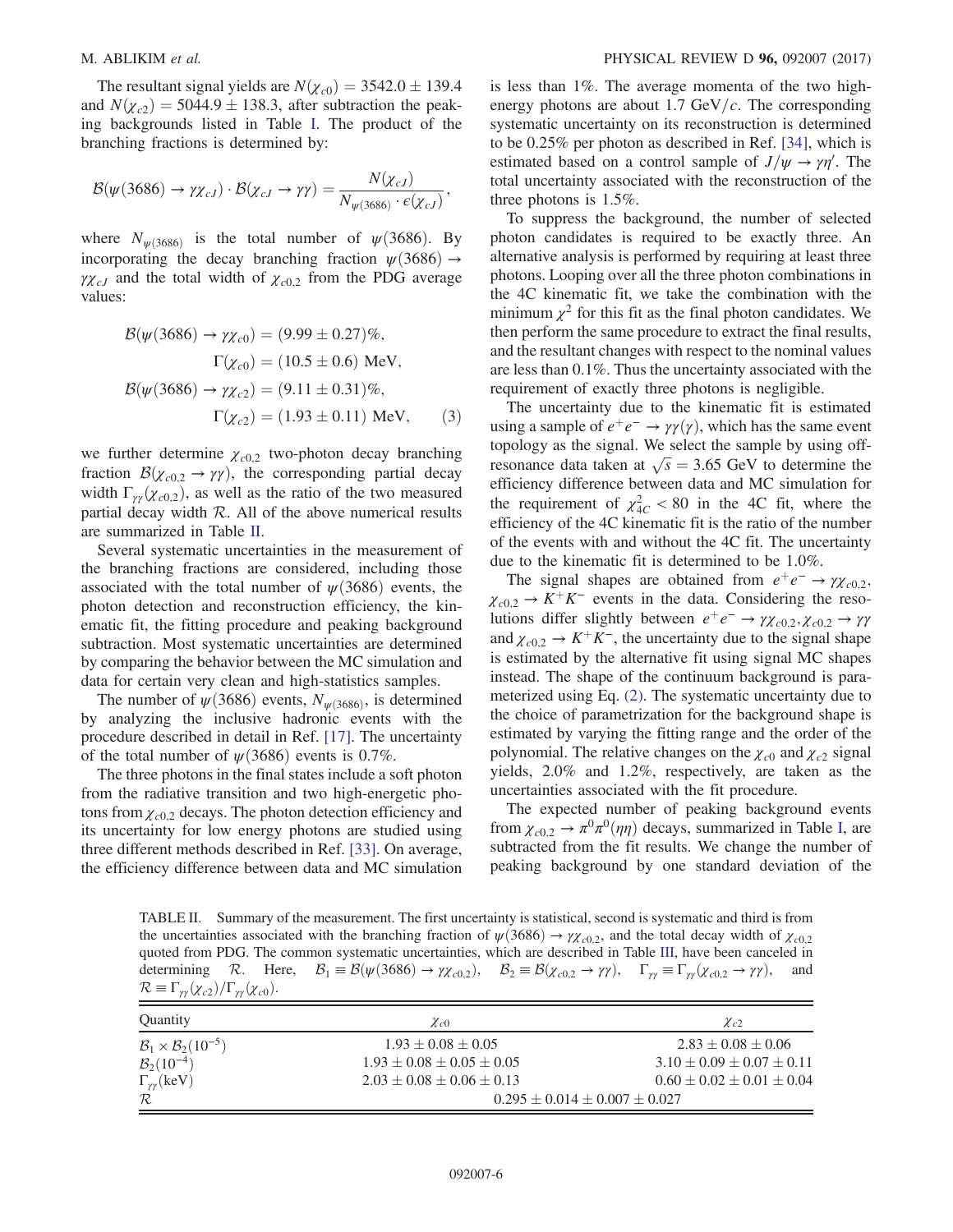<span id="page-6-2"></span>TABLE III. Summary of the systematic uncertainties (in %).

| Sources                    | $\chi_{c0}$ | $\chi_{c2}$ |
|----------------------------|-------------|-------------|
| Number of $\psi(3686)$     | 0.7         |             |
| Photon Detection           | 1.5         |             |
| Kinematic Fit              | 1.0         |             |
| Neutral Trigger Efficiency | 0.1         |             |
| Fit Procedure              | 2.0         | 1.2.        |
| Peaking Background         | 0.3         | 0.1         |
| Helicity Two Assumption    |             | 0.2         |
| Total                      | 2.8         | 2.3         |

uncertainties when recalculating the signal yields. The resultant changes on signal yields, 0.3% and 0.1% for  $\chi_{c0}$  and  $\chi_{c2}$ , respectively, are taken as the uncertainties. The systematic uncertainty due to the different widths of the peaking backgrounds and signal is negligible.

The systematic uncertainty due to the trigger efficiency in these neutral channels is estimated to be smaller than 0.1%, based on cross-checks using different trigger conditions. The details of the trigger efficiency can be found in the Ref. [\[35\].](#page-10-30)

While generating MC samples, we assume a pure helicity-two decay of  $\chi_{c2} \to \gamma \gamma$ . In a relativistic calculation, Barnes [\[5\]](#page-10-11) predicted the helicity-zero component to be about 0.5%. In Sec. [V,](#page-6-1) the ratio of the two photon widths for the helicity-zero and helicity-two amplitudes is measured to be  $(0.0 \pm 0.6 \pm 1.2) \times 10^{-2}$ . By including a helicity-zero fraction of 2% in the MC samples, we conservatively estimate the uncertainty associated with the helicity-zero component to be 0.2%

All of the above systematic uncertainties are listed in Table [III.](#page-6-2) We assume that all systematic uncertainties are independent and add them in quadrature to obtain the total systematic uncertainty (except for the ratio  $\mathcal{R}$ , where the first four contributions in Table [III](#page-6-2) cancel). For the calculations of the branching fraction  $\mathcal{B}(\chi_{c0,2} \to \gamma \gamma)$  and the corresponding two-photon partial decay widths  $\Gamma_{\gamma\gamma}(\chi_{c0,2})$ , the uncertainties related with the branching fractions  $\mathcal{B}(\psi(3686) \to \gamma \chi_{c0,2})$  and the full decay widths  $\Gamma(\chi_{c0,2})$  are quoted separately as the second systematic uncertainty.

By including an additional resonance corresponding to  $\chi_{c1}$  in the fit to the  $E(\gamma_1)$  spectrum of Fig. [1,](#page-3-0) we examine the existence of the decay  $\chi_{c1} \rightarrow \gamma \gamma$ , which is forbidden by the Landau-Yang theorem. The shape of the  $\chi_{c1}$  signal is parameterized using a smoothed MC histogram convolved with a Gaussian function,  $G(0, \sigma)$ , where  $\sigma$  is fixed to the resolution difference between data and MC simulation of the  $\chi_{c0} \to K^+K^-$  process. The efficiency is  $(39.80 \pm 0.04)\%$ . The systematic uncertainties are similar to  $\chi_{c0} \rightarrow \gamma \gamma$ , except for the uncertainties from peaking background subtraction and from the branching fraction of  $\psi$ (3686)  $\rightarrow \gamma \chi_{c1}$  quoted from PDG. The likelihood function is determined as a function of the branching fraction  $B(\chi_{c1} \to \gamma \gamma)$ . The corresponding systematic uncertainty in the branching fraction measurement is incorporated by convolving the likelihood function with a Gaussian function, where the width of Gaussian function is the total systematic uncertainty. Incorporating the decay branching fraction  $\mathcal{B}(\psi(3686) \rightarrow \gamma \chi_{c1}) = (9.55 \pm 0.31)\%$  and the total decay width  $\Gamma(\chi_{c1}) = (0.84 \pm 0.04)$  MeV quoted from the PDG [\[14\]](#page-10-9), we obtain the upper limit at the 90% confidence level for the branching fraction  $\mathcal{B}(\chi_{c1} \to$  $\gamma\gamma$  < 6.3 × 10<sup>-6</sup> and for the two-photon partial decay width  $\Gamma_{\gamma \gamma}(\chi_{c1})$  < 5.3 eV, which are much more stringent than those of previous measurements.

# <span id="page-6-1"></span>V. HELICITY AMPLITUDE ANALYSIS FOR  $\chi_{c2} \to \gamma \gamma$

<span id="page-6-0"></span>In the  $\chi_{c2} \rightarrow \gamma \gamma$  decay, the final state is a superposition of helicity-zero ( $\lambda = 0$ ) and helicity-two ( $\lambda = 2$ ) components, where  $\lambda$  is the difference of helicity between the two photons. The formulas for the helicity amplitudes in  $\psi$ (3686)  $\rightarrow \gamma_1 \chi_{c2}, \chi_{c2} \rightarrow \gamma_2 \gamma_3$ , including high-order multipole amplitudes, are shown in Eq. [\(4\)](#page-6-0):

$$
W_{2}(\theta_{1}, \theta_{2}, \phi_{2}) = f_{0/2} \left[ 3x^{2} \sin^{2} \theta_{1} \sin^{2} \theta_{2} + \frac{3}{2} y^{2} (1 + \cos^{2} \theta_{1}) \sin^{4} \theta_{2} \right.
$$
  
\n
$$
- \frac{3\sqrt{2}}{2} xy \sin 2 \theta_{1} \sin^{2} \theta_{2} \sin 2 \theta_{2} \cos \phi_{2} + \sqrt{3} x \sin 2 \theta_{1} \sin 2 \theta_{2} (3 \cos^{2} \theta_{2} - 1) \cos \phi_{2}
$$
  
\n
$$
+ \sqrt{6} y \sin^{2} \theta_{1} \sin^{2} \theta_{2} (3 \cos^{2} \theta_{2} - 1) \cos 2 \phi_{2} + (1 + \cos^{2} \theta_{1}) (3 \cos^{2} \theta_{2} - 1)^{2} \right]_{\lambda=0}
$$
  
\n
$$
+ \left[ 2x^{2} \sin^{2} \theta_{1} (1 + \cos^{2} \theta_{2}) \sin^{2} \theta_{2} + \frac{1}{4} y^{2} (1 + \cos^{2} \theta_{1}) (1 + 6 \cos^{2} \theta_{2} + \cos^{4} \theta_{2}) + \frac{\sqrt{2}}{4} xy \sin 2 \theta_{1} \sin^{2} \theta_{2} (3 + \cos^{2} \theta_{2}) \cos \phi_{2} - \frac{\sqrt{3}}{2} x \sin 2 \theta_{1} \sin 2 \theta_{2} \sin^{2} \theta_{2} \cos \phi_{2}
$$
  
\n
$$
+ \frac{\sqrt{6}}{2} y \sin^{2} \theta_{1} (1 - \cos^{4} \theta_{2}) \cos 2 \phi_{2} + \frac{3}{2} (1 + \cos^{2} \theta_{1}) \sin^{4} \theta_{2} \right]_{\lambda=2},
$$
  
\n(4)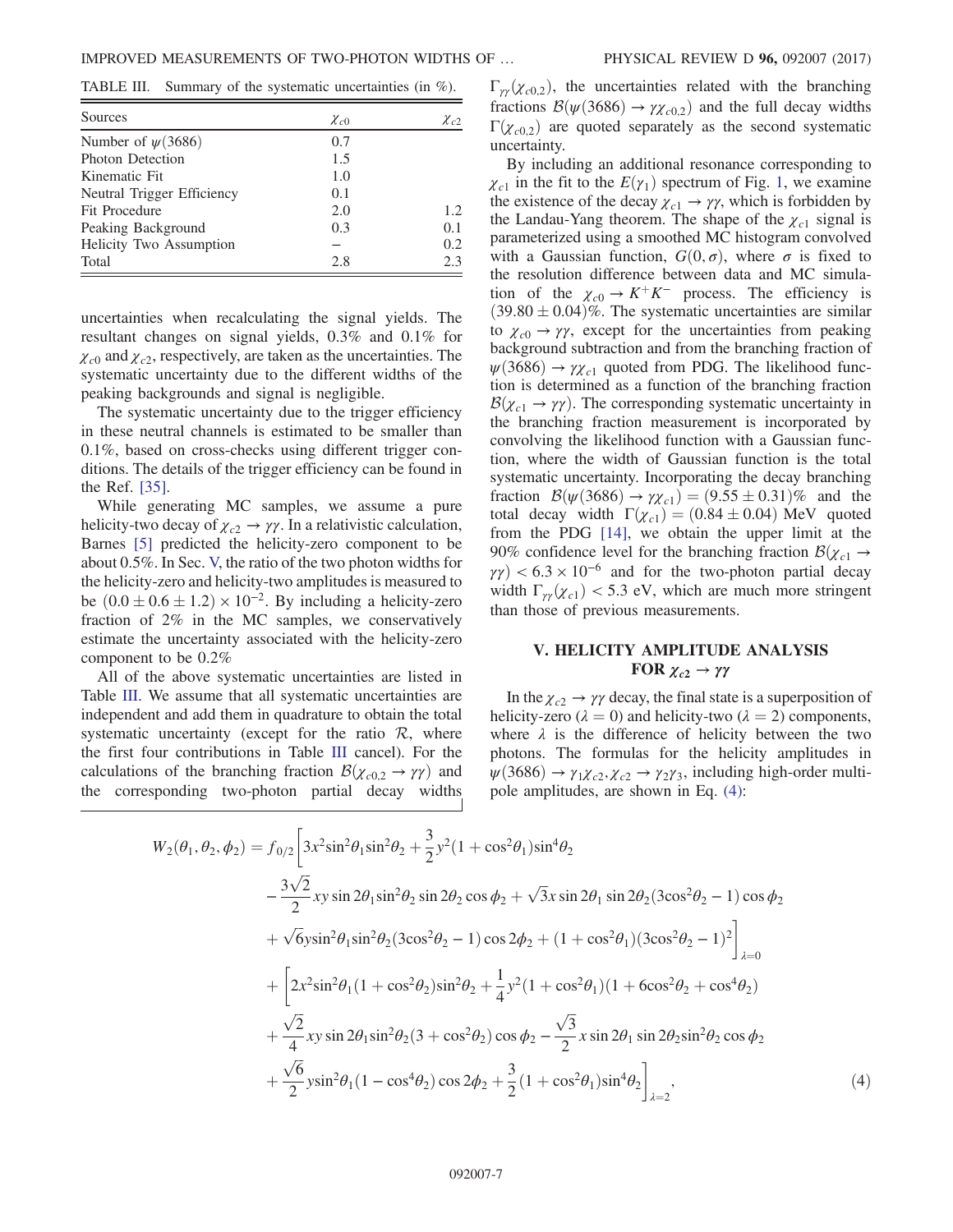where  $x = A_1/A_0$ ,  $y = A_2/A_0$ , and  $A_{0,1,2}$  are the amplitude of  $\chi_{c2}$  production with helicity 0, 1, 2, respectively.  $\theta_1$  is the polar angle of the radiative photon, with respect to the direction of the positron beam,  $\theta_2$  and  $\phi_2$  are the polar angle and azimuthal angle of one of the photons in the decay  $\chi_{c2} \rightarrow \gamma \gamma$  in the  $\chi_{c2}$  rest frame with respect to the radiative photon direction. The angle  $\phi_2$  is defined with respect to the positron beam direction. The quantity  $f_{0/2}$  =  $|F_0|^2/|F_2|^2$  is the ratio of partial two-photon decay widths between the helicity-zero and helicity-two components, where  $F_0(F_2)$  is the decay amplitude of the helicity  $\lambda =$  $0(2)$  component.

An unbinned ML fit to the angular distribution is performed to the candidate of  $\chi_{c2} \to \gamma \gamma$  to determine x, y and  $f_{0/2}$ . For convenience, we define 12 new factors,  $a_1, a_2, ..., a_{12}$ , which are:

$$
a_1 = 3\sin^2\theta_1 \sin^2\theta_2, \tag{5}
$$

$$
a_2 = \frac{3}{2}(1 + \cos^2 \theta_1)\sin^4 \theta_2, \tag{6}
$$

$$
a_3 = -\frac{3\sqrt{2}}{2}\sin 2\theta_1 \sin^2 \theta_2 \sin 2\theta_2 \cos \phi_2, \tag{7}
$$

$$
a_4 = \sqrt{3}\sin 2\theta_1 \sin 2\theta_2 (3\cos^2 \theta_2 - 1)\cos \phi_2, \quad (8)
$$

$$
a_5 = \sqrt{6}\sin^2\theta_1 \sin^2\theta_2 (3\cos^2\theta_2 - 1)\cos 2\phi_2, \qquad (9)
$$

$$
a_6 = (1 + \cos^2 \theta_1)(3 \cos^2 \theta_2 - 1)^2, \tag{10}
$$

$$
a_7 = 2\sin^2\theta_1(1+\cos^2\theta_2)\sin^2\theta_2,\tag{11}
$$

$$
a_8 = \frac{1}{4}(1 + \cos^2\theta_1)(1 + 6\cos^2\theta_2 + \cos^4\theta_2), \quad (12)
$$

$$
a_9 = \frac{\sqrt{2}}{4}\sin 2\theta_1 \sin^2 \theta_2 (3 + \cos^2 \theta_2) \cos \phi_2, \quad (13)
$$

$$
a_{10} = -\frac{\sqrt{3}}{2}\sin 2\theta_1 \sin 2\theta_2 \sin^2 \theta_2 \cos \phi_2, \qquad (14)
$$

$$
a_{11} = \frac{\sqrt{6}}{2}\sin^2\theta_1(1 - \cos^4\theta_2)\cos 2\phi_2, \qquad (15)
$$

$$
a_{12} = \frac{3}{2} (1 + \cos^2 \theta_1) \sin^4 \theta_2.
$$
 (16)

To obtain a normalized decay amplitude by considering the detection acceptance and efficiency effects, we calculate the average values of  $a_n$  with the MC sample of  $\psi$ (3686)  $\rightarrow \gamma \chi_{c2}, \chi_{c2} \rightarrow \gamma \gamma$  generated with a uniform distribution in phase space:

$$
\bar{a}_n = \frac{\sum_{i=1}^{N} a_n(i)}{N}, \qquad n = 1, 2, ..., 12,
$$
 (17)

where  $N$  is the number of MC events after applying all the selection criteria.

The normalized probability density function is written as:

$$
f(x, y, f_{0/2}) = \frac{W_2(\theta_1, \theta_2, \phi_2 | x, y, f_{0/2})}{f_{0/2}(\bar{a}_1 x^2 + \bar{a}_2 y^2 + \bar{a}_3 xy + \bar{a}_4 x + \bar{a}_5 y + \bar{a}_6) + \bar{a}_7 x^2 + \bar{a}_8 y^2 + \bar{a}_9 xy + \bar{a}_{10} x + \bar{a}_{11} y + \bar{a}_{12}}.
$$
 (18)

A joint likelihood function is constructed as  $\ln \mathcal{L} =$ <br> $\sum_{n=1}^{n} \ln f_n(x, y, f_{\text{max}})$  where the sum runs over all the events  $\sum_{i=1}^{n} \ln f_i(x, y, f_{0/2})$ , where the sum runs over all the events in the signal region, defined as  $0.11 < E(\gamma_1) < 0.14$  GeV. The background contribution to the likelihood function  $(\ln \mathcal{L}_b)$  is evaluated with the events in the sideband regions, defined as  $0.07 < E(\gamma_1) < 0.09$  GeV (lower) and  $0.16 <$  $E(\gamma_1)$  < 0.19 GeV (upper) and normalized according to the numbers of background events in the signal and sideband regions evaluated with the fit results to the  $E(\gamma_1)$  distribution. We maximize the function  $\ln \mathcal{L}_s = \ln \mathcal{L} - \ln \mathcal{L}_b$  to extract best values of x, y and  $f_{0/2}$ .

In the nominal fit, the values for  $x$  and  $y$  are fixed to the values ( $x = 1.55$  and  $y = 2.10$ ) obtained from the previous measurement [\[36\]](#page-10-31) with a sample of  $13800\psi(3686) \rightarrow$  $\gamma \chi_{c2}, \chi_{c2} \to K^+ K^-$ ,  $\pi^+ \pi^-$  events. The remaining parameter  $f_{0/2}$  is determined to be:

$$
f_{0/2} = (0.0 \pm 0.6) \times 10^{-2}, \tag{19}
$$

where the uncertainty is statistical only from the fit. The angular distributions of background-subtracted data and the fit results are shown in Fig. [4,](#page-8-0) where the fit curves are produced from the MC events generated incorporating the angular distribution [Eq. [\(4\)\]](#page-6-0) with the parameters  $x = 1.55$ ,  $y = 2.10$ ,  $f_{0/2} = 0.0$ . It is found that the angular distributions are consistent between the data and the fit curves within the statistical uncertainty.

The goodness of the fit is estimated using the Pearson- $\chi^2$ test. The data and MC simulation are divided into 8 bins with identical size in each dimensional  $(\cos \theta_1, \cos \theta_2, \phi_2)$ of the three-dimension angular distribution, for a total of 8<sup>3</sup> cells. The  $\chi^2$  is defined as:

$$
\chi^2 = \sum_{i} \frac{(n_i^{\text{DT}} - n_i^{\text{MC}})^2}{\sigma_{n_i^{\text{DT}}}^2},
$$
 (20)

where  $n_i^{\text{DT}}(\sigma_{n_i^{\text{DT}}})$  is the observed number (its statistical uncertainty) of signal events after background subtraction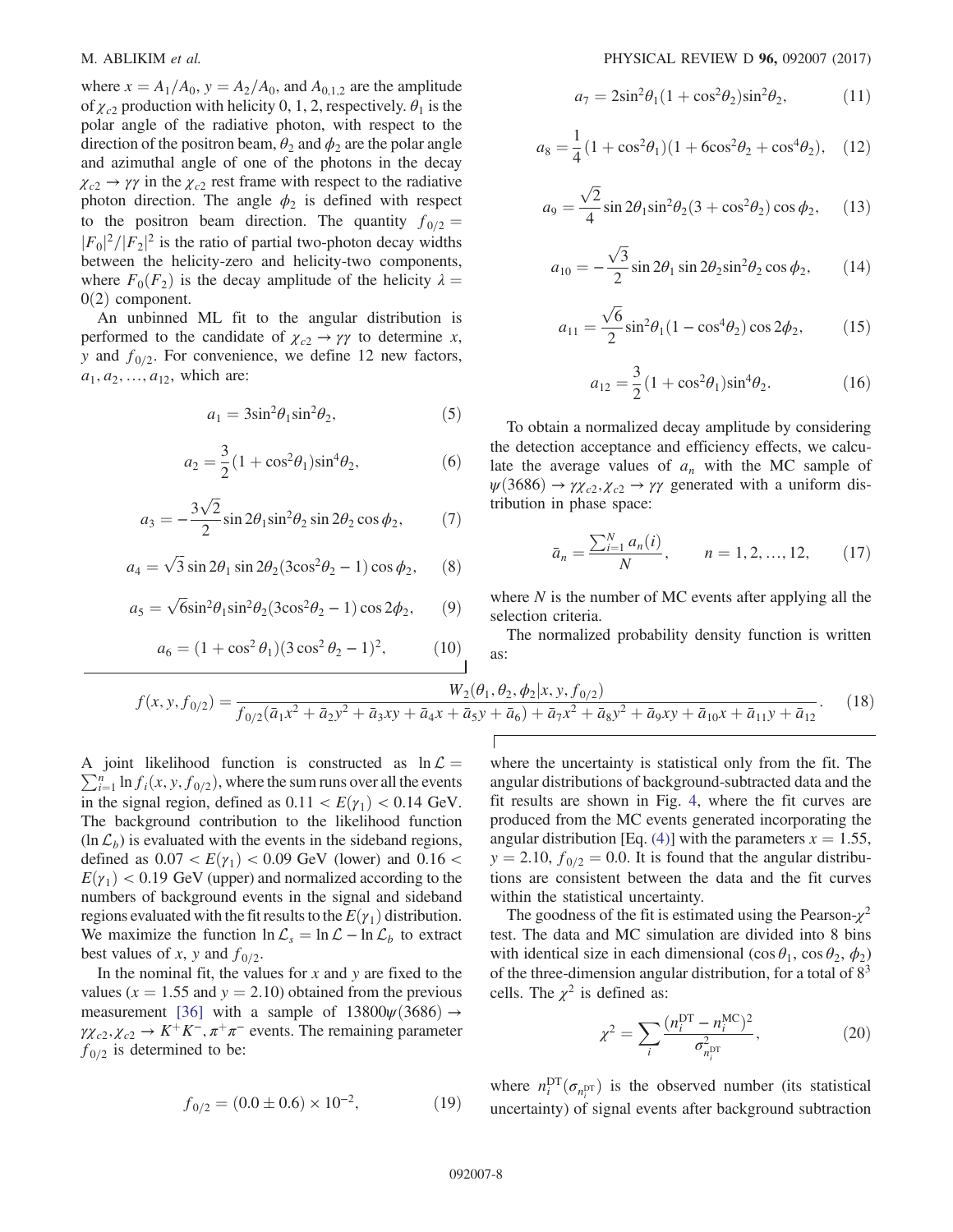<span id="page-8-0"></span>

FIG. 4. Distribution of  $\cos \theta_1$ ,  $\cos \theta_2$  and  $\phi_2$  for the decay  $\psi$ (3686)  $\rightarrow \gamma \chi_{c2}, \chi_{c2} \rightarrow \gamma \gamma$ , where the dots with error bar indicate background-subtracted data and the histograms show the fitted results.

in the  $i^{th}$  bin from data and  $n_i^{MC}$  is the expected number of events predicted from MC simulation according to the fit results. If the number of events in a bin is less than 5, the events are merged with an adjacent bin. The resultant  $\chi^2$  of test is  $\chi^2$ /ndf = 1.04, indicates an reasonable fit quality, where ndf is the number of degrees of freedom.

An alternative fit to the data with free parameters  $x$ and y is performed to test the reliability of the fit. This fit returns

$$
x = 1.68 \pm 0.11,
$$
  $y = 2.21 \pm 0.13,$   
 $f_{0/2} = (0.0 \pm 0.7) \times 10^{-2},$ 

where the uncertainties are statistical only. The values for x, y are consistent with the previous measurements and that for  $f_{0/2}$  is consistent with our nominal analysis.

In the measurement of the amplitude ratio between different helicity components,  $f_{0/2}$ , many systematic uncertainties cancel. Only the effects due to the inconsistency between data and MC simulation dependence on the polar angle, the uncertainties of the input  $x$  and  $y$  parameters, background subtraction and  $\chi_{c0}$  contamination are considered.

As discussed above, in the nominal fit, the parameters  $x$ and y are fixed to the previous measurements, and the ratio  $f_{0/2}$  is determined. We change the input x and y values by one standard deviation of their uncertainties and repeat the fit. To estimate the uncertainty due to background subtraction, we repeat the fit by varying the sideband regions from (0.07, 0.09) GeV (lower) and (0.16, 0.19) GeV (upper) to (0.07, 0.10) GeV and (0.15, 0.19) GeV. The resultant changes on  $f_{0/2}$  with respect to the nominal value in the above two cases are found to be negligible. From MC simulations, we find that only 0.044% of the  $\chi_{c0} \to \gamma \gamma$ events enter the  $\chi_{c2} \rightarrow \gamma \gamma$  signal region, and thus any related uncertainty is ignored.

<span id="page-8-1"></span>The uncertainty due to the polar-angle dependent inconsistency between data and MC simulation is estimated using  $\chi_{c0}$  events. The inconsistency consists of the discrepancy associated with the energy resolution and detection efficiency for photon, the kinematic fit, the trigger efficiency, selection efficiency, and the method to subtract the background. The reliability of this method has been validated by many analyses [\[16,36,37\]](#page-10-12). Since the  $\chi_{c0}$  is pure helicity-zero, the x and y parameters in Eq.  $(4)$  are expected to be zero. For the  $\chi_{c0} \to \gamma \gamma$  decay, the helicity value difference between the two photons is also expected to be zero, which means only the  $\lambda = 0$  term in Eq. [\(4\)](#page-6-0) remains. Accordingly we modify Eq. [\(4\)](#page-6-0) to:

$$
W_0(\theta_1, \theta_2, \phi_2) = \left[ 3x^2 \sin^2 \theta_1 \sin^2 \theta_2 + \frac{3}{2} y^2 (1 + \cos^2 \theta_1) \sin^4 \theta_2 \right.- \frac{3\sqrt{2}}{2} xy \sin 2\theta_1 \sin^2 \theta_2 \sin 2\theta_2 \cos \phi_2 + \sqrt{3} x \sin 2\theta_1 \sin 2\theta_2 (3 \cos^2 \theta_2 - 1) \cos \phi_2 + \sqrt{6} y \sin^2 \theta_1 \sin^2 \theta_2 (3 \cos^2 \theta_2 - 1) \cos 2\phi_2 + (1 + \cos^2 \theta_1) \right]_{\lambda=0}+ f_{2/0} \left[ 2x^2 \sin^2 \theta_1 (1 + \cos^2 \theta_2) \sin^2 \theta_2 + \frac{1}{4} y^2 (1 + \cos^2 \theta_1) (1 + 6 \cos^2 \theta_2 + \cos^4 \theta_2) \right.+ \frac{\sqrt{2}}{4} xy \sin 2\theta_1 \sin^2 \theta_2 (3 + \cos^2 \theta_2) \cos \phi_2 - \frac{\sqrt{3}}{2} x \sin 2\theta_1 \sin 2\theta_2 \sin^2 \theta_2 \cos \phi_2 + \frac{\sqrt{6}}{2} y \sin^2 \theta_1 (1 - \cos^4 \theta_2) \cos 2\phi_2 + \frac{3}{2} (1 + \cos^2 \theta_1) \sin^4 \theta_2 \right]_{\lambda=2}.
$$
(21)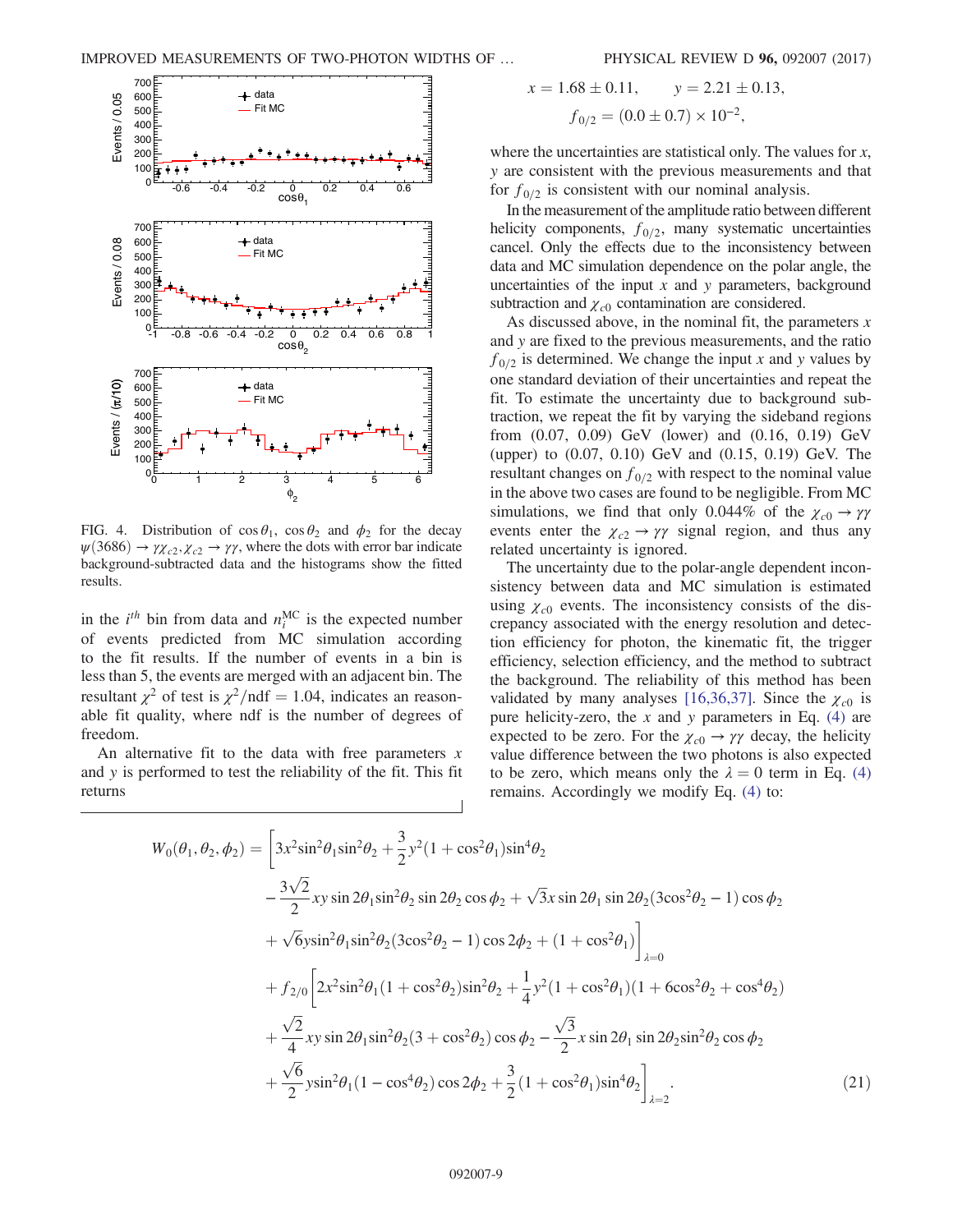<span id="page-9-0"></span>TABLE IV. The comparison of experimental results for the two-photon partial widths of  $\chi_{c0}$  and  $\chi_{c2}$ .

| Quantity                                 | PDG average values <sup>a</sup> | $CLEO-c^b$                  | <b>BESIII</b> <sup>b</sup>  | This measurement <sup>b</sup> |
|------------------------------------------|---------------------------------|-----------------------------|-----------------------------|-------------------------------|
| $B_1 \times B_2(10^{-5}) (\chi_{c0})^c$  | $2.23 \pm 0.14$                 | $2.17 \pm 0.32 \pm 0.10$    | $2.17 \pm 0.17 \pm 0.12$    | $1.93 \pm 0.08 \pm 0.05$      |
| $B_1 \times B_2 (10^{-5}) (\chi_{c2})^c$ | $2.50 \pm 0.15$                 | $2.68 \pm 0.28 \pm 0.15$    | $2.81 \pm 0.17 \pm 0.15$    | $2.83 \pm 0.08 \pm 0.06$      |
| $B_2(10^{-4}) (\chi_{c0})^c$             | $2.23 \pm 0.13$                 | $2.31 \pm 0.34 \pm 0.15$    | $2.24 \pm 0.19 \pm 0.15$    | $1.93 \pm 0.08 \pm 0.07$      |
| $B_2(10^{-4}) (\chi_{c2})^c$             | $2.74 \pm 0.14$                 | $3.23 \pm 0.34 \pm 0.24$    | $3.21 \pm 0.18 \pm 0.22$    | $3.10 \pm 0.09 \pm 0.13$      |
| $\Gamma_{\gamma\gamma}(\chi_{c0})$ keV   | $2.24 \pm 0.19$                 | $2.36 \pm 0.35 \pm 0.22$    | $2.33 + 0.20 + 0.22$        | $2.03 + 0.08 + 0.14$          |
| $\Gamma_{\gamma\gamma}(\chi_{c2})$ keV   | $0.53 \pm 0.03$                 | $0.66 \pm 0.07 \pm 0.06$    | $0.63 \pm 0.04 \pm 0.06$    | $0.60 \pm 0.02 \pm 0.04$      |
| $\mathcal R$                             | $0.236 \pm 0.024$               | $0.278 \pm 0.050 \pm 0.036$ | $0.271 \pm 0.029 \pm 0.030$ | $0.295 \pm 0.014 \pm 0.028$   |
| $f_{0/2}(10^{-2})$                       | $\cdots$                        | $\cdot \cdot \cdot$         | $0 + 2 + 2$                 | $0.0 \pm 0.6 \pm 1.2$         |

<sup>a</sup>The results from the literature have been reevaluated by using the branching fractions and the total width from PDG.

<sup>b</sup>The first uncertainty is statistical, the second is systematic uncertainty including those from branching fraction  $\mathcal{B}(\psi(3686) \to \gamma \chi_{c0,2})$ and the total decay widths  $\Gamma(\chi_{c0,2})$ .

 $\mathcal{B}_1 \equiv \mathcal{B}(\psi(3686) \to \gamma \chi_{c0,2}), \mathcal{B}_2 \equiv \mathcal{B}(\chi_{c0,2} \to \gamma \gamma), \Gamma_{\gamma \gamma}(\chi_{c0,2}) \equiv \Gamma_{\gamma \gamma}(\chi_{c0,2} \to \gamma \gamma), \mathcal{R} \equiv \Gamma_{\gamma \gamma}(\chi_{c2})/\Gamma_{\gamma \gamma}(\chi_{c0}).$ 

We then fit the events in  $\chi_{c0}$  signal region with Eq. [\(21\)](#page-8-1) by a similar method as applied to the  $\chi_{c2}$  signal. Nonzero x, y or  $f_{2/0}$  values indicate the inconsistency between data and MC simulation. To be conservative, the sum of any shift from 0 plus its uncertainty will be taken as the net systematic effect. The fitted result is  $f_{2/0}=0.000 \pm$ 0.012 when  $x$  and  $y$  are fixed to be zero. Studies with MC samples demonstrate that a systematic uncertainty in modeling the  $\theta_1$ ,  $\theta_2$  and  $\phi_2$  efficiency produces a shift of approximately the same size for  $f_{2/0}$  in  $\chi_{c0}$  sample and  $f_{0/2}$ in  $\chi_{c2}$  sample. Therefore, the observed shift from  $f_{2/0}$  for the  $\chi_{c0}$  data can be used to estimate the corresponding systematic uncertainty in the  $\chi_{c2} \to \gamma \gamma$  measurement. Thus we take 0.012 as the systematic uncertainty.

### VI. CONCLUSION

In summary, we present the updated measurements of the two-photon decays of  $\chi_{c0,2}$  via the radiative transition  $\psi$ (3686)  $\rightarrow \gamma \chi_{c0,2}$  based on a  $\psi$ (3686) data sample of 448.1 × 10<sup>6</sup> events. We determine  $\mathcal{B}(\chi_{c0} \to \gamma \gamma) = (1.93 \pm$  $0.08 \pm 0.05 \pm 0.05$ ) × 10<sup>-4</sup> and  $\mathcal{B}(\chi_{c2} \to \gamma \gamma) = (3.10 \pm 0.09 \pm 0.05)$  $0.07 \pm 0.11$ )×10<sup>-4</sup>, which agree with the previous mea-surements [\[15,16\].](#page-10-10) Incorporating the branching fraction  $\mathcal{B}(\psi(3686) \to \gamma \chi_{c0,2})$  and the total decay widths  $\Gamma(\chi_{c0,2})$ quoted from PDG, we also determine the two-photon partial decay widths of  $\chi_{c0,2} \to \gamma \gamma$ , as well as the ratio of two-photons partial decay width between  $\chi_{c2}$  and  $\chi_{c0}$ , which are  $\Gamma_{\gamma\gamma}(\chi_{c0}) = 2.03 \pm 0.08 \pm 0.06 \pm 0.13 \text{ keV},$  $\Gamma_{\gamma\gamma}(\chi_{c2}) = 0.60 \pm 0.02 \pm 0.01 \pm 0.04 \text{ keV}, \text{ and } \mathcal{R} =$  $\Gamma_{\gamma\gamma}(\chi_{c2})/\Gamma_{\gamma\gamma}(\chi_{c0}) = 0.295 \pm 0.014 \pm 0.007 \pm 0.027$ , respectively. A comparison between this measurement, the previous measurements, and the PDG world average values is summarized in Table [IV;](#page-9-0) our results are the most precise to date.

We also search for the decay  $\chi_{c1} \rightarrow \gamma \gamma$ , which is forbidden by the Landau-Yang theorem, by examining the  $E_{\gamma}$  distribution. We do not find an obvious  $\chi_{c1} \rightarrow \gamma \gamma$  signal, and an upper limit at the 90% confidence level on the decay branching fractions and the two-photon partial width are set to be  $\mathcal{B}(\chi_{c1} \to \gamma \gamma) < 6.3 \times 10^{-6}$  and  $\Gamma_{\gamma\gamma}(\chi_{c1})$  < 5.3 eV, respectively.

The ratio of two-photon partial decay widths between  $\chi_{c2}$  and  $\chi_{c0}$  is measured to be  $\mathcal{R} = 0.295 \pm 0.014 \pm 0.014$  $0.007 \pm 0.027$ . This is larger than the theoretical calculation taking into consideration the first order radiative correction [\[38\]](#page-10-32), which obtains a reduction from the nominal  $4/15 = 0.267$  by a multiplicative factor of  $(1 - 5.51a<sub>s</sub>/\pi)$ . This may indicate an inadequacy of the calculation; higher-order radiative correction calculations are desirable. Alternatively, as noted by Buchmüller [\[39\],](#page-10-33) a different scheme or scale of the renormalization is necessary to obtain better convergence for the radiative corrections. Moreover, the precise  $R$  values obtained can help to calibrate the different theoretical potential models [4–[12\]](#page-10-2).

Additionally, we also perform a helicity amplitude analysis for the decay of  $\psi(3686) \rightarrow \gamma \chi_{c2}, \chi_{c2} \rightarrow \gamma \gamma$ . The ratio of the two-photon partial widths between the helicityzero and helicity-two components in the decay of  $\chi_{c2} \to \gamma \gamma$ is determined to be  $f_{0/2} = (0.0 \pm 0.6 \pm 1.2) \times 10^{-2}$ , confirming that helicity-zero component is highly suppressed. This more precise measurement is consistent with the previous experimental results [\[16\].](#page-10-12)

### ACKNOWLEDGMENTS

The BESIII collaboration thanks the staff of BEPCII and the IHEP computing center for their strong support. This work is supported in part by National Key Basic Research Program of China under Contract No. 2015CB856700; National Natural Science Foundation of China (NSFC) under Contracts Nos. 11235011, 11322544, 11335008, 11425524, 11635010; the Chinese Academy of Sciences (CAS) Large-Scale Scientific Facility Program; the CAS Center for Excellence in Particle Physics (CCEPP); the Collaborative Innovation Center for Particles and Interactions (CICPI); Joint Large-Scale Scientific Facility